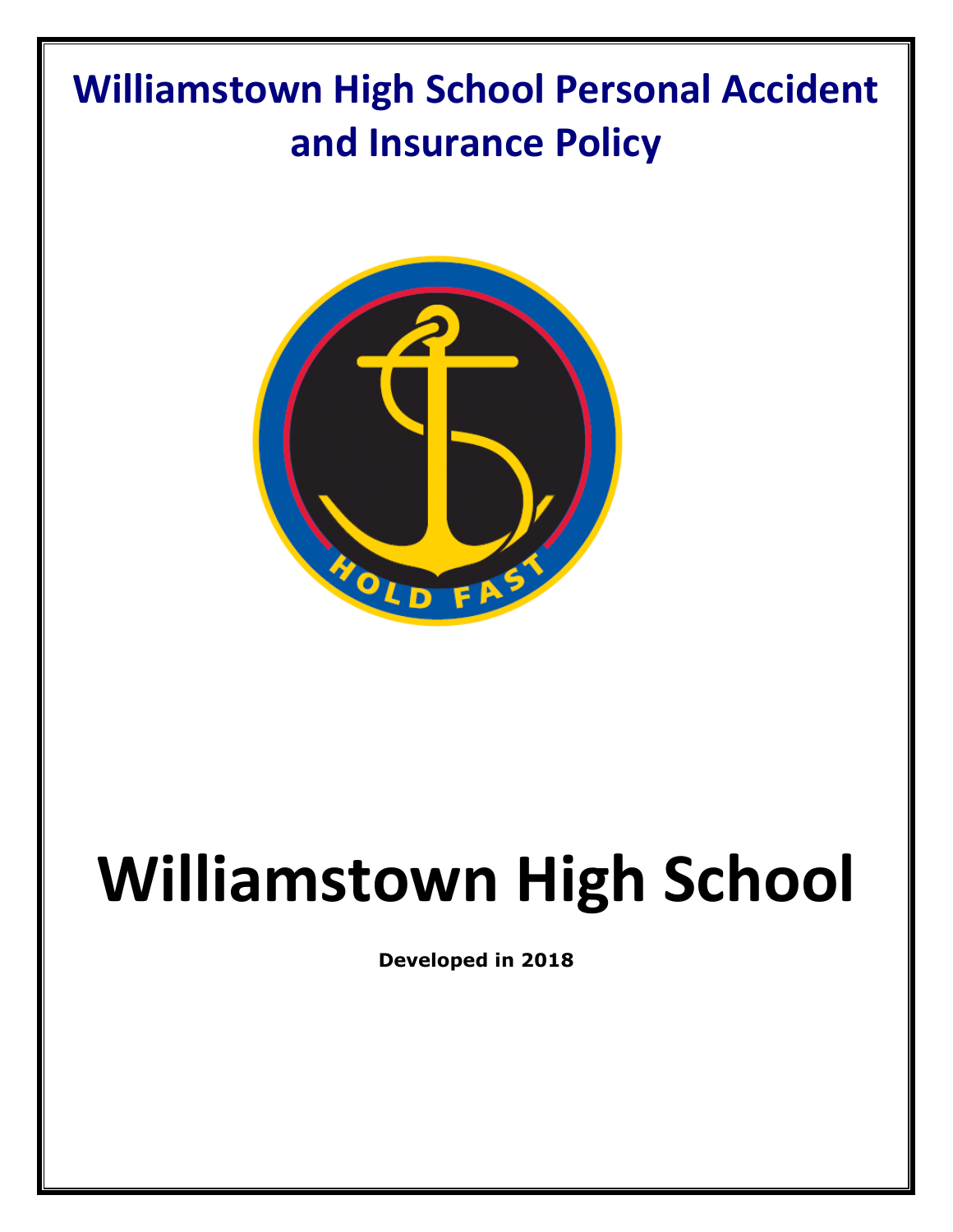

## **Williamstown High School Personal Accident and Insurance Policy**

| <b>Development process</b>                                                                                                                                                                                                                                                     | Rationale<br>1.                                                                                                                                                                                                                                                                                                                                                                                                     |
|--------------------------------------------------------------------------------------------------------------------------------------------------------------------------------------------------------------------------------------------------------------------------------|---------------------------------------------------------------------------------------------------------------------------------------------------------------------------------------------------------------------------------------------------------------------------------------------------------------------------------------------------------------------------------------------------------------------|
| This statement explains<br>"why" the policy is<br>being written. The<br>general overview might<br>also refer to any<br>background or<br>directives that led to<br>the development of the<br>policy.                                                                            | The Department of Education and Training and Williamstown High School do not have<br>insurance for accidental injuries or accidental property damage. However, in some<br>circumstances, medical or other expenses will be paid by the Department where it is<br>assessed that it is likely, in all the circumstances, that the Department is liable for<br>negligent acts or omissions of its staff or volunteers. |
|                                                                                                                                                                                                                                                                                | <b>Purpose</b><br>2.                                                                                                                                                                                                                                                                                                                                                                                                |
| A brief statement of<br>specifically "what" the<br>policy is intended to<br>accomplish, that is, the<br>aim of the policy. This<br>should only be one or<br>two sentences.                                                                                                     | Although we are formally not required to have a policy explaining our insurance<br>arrangements, our families find it useful to have a notice clarifying the insurance the<br>school has in relation to personal injury and property damage. This is linked with<br>common law, specifically duty of care.                                                                                                          |
|                                                                                                                                                                                                                                                                                | Implementation<br>3.                                                                                                                                                                                                                                                                                                                                                                                                |
| This section details                                                                                                                                                                                                                                                           |                                                                                                                                                                                                                                                                                                                                                                                                                     |
| "how" the policy<br>statement will be<br>achieved. It may set<br>requirements for<br>different parts of the<br>school community (for<br>example, staff,<br>students, parents) as<br>well as outlining "who"<br>will be responsible for<br>the implementation of<br>the policy. | Williamstown High School encourages parents and guardians to consider obtaining<br>their own accident insurance for students and property of value that may be brought<br>to school.                                                                                                                                                                                                                                |
|                                                                                                                                                                                                                                                                                | 4.<br><b>Specific procedures</b>                                                                                                                                                                                                                                                                                                                                                                                    |
|                                                                                                                                                                                                                                                                                |                                                                                                                                                                                                                                                                                                                                                                                                                     |
| This section outlines<br>the practical processes<br>that tell people exactly<br>what they have to do<br>to operate within this<br>policy.                                                                                                                                      | This policy will be publically available on our school website to ensure that all<br>members of our school community understand our insurance arrangements.                                                                                                                                                                                                                                                         |